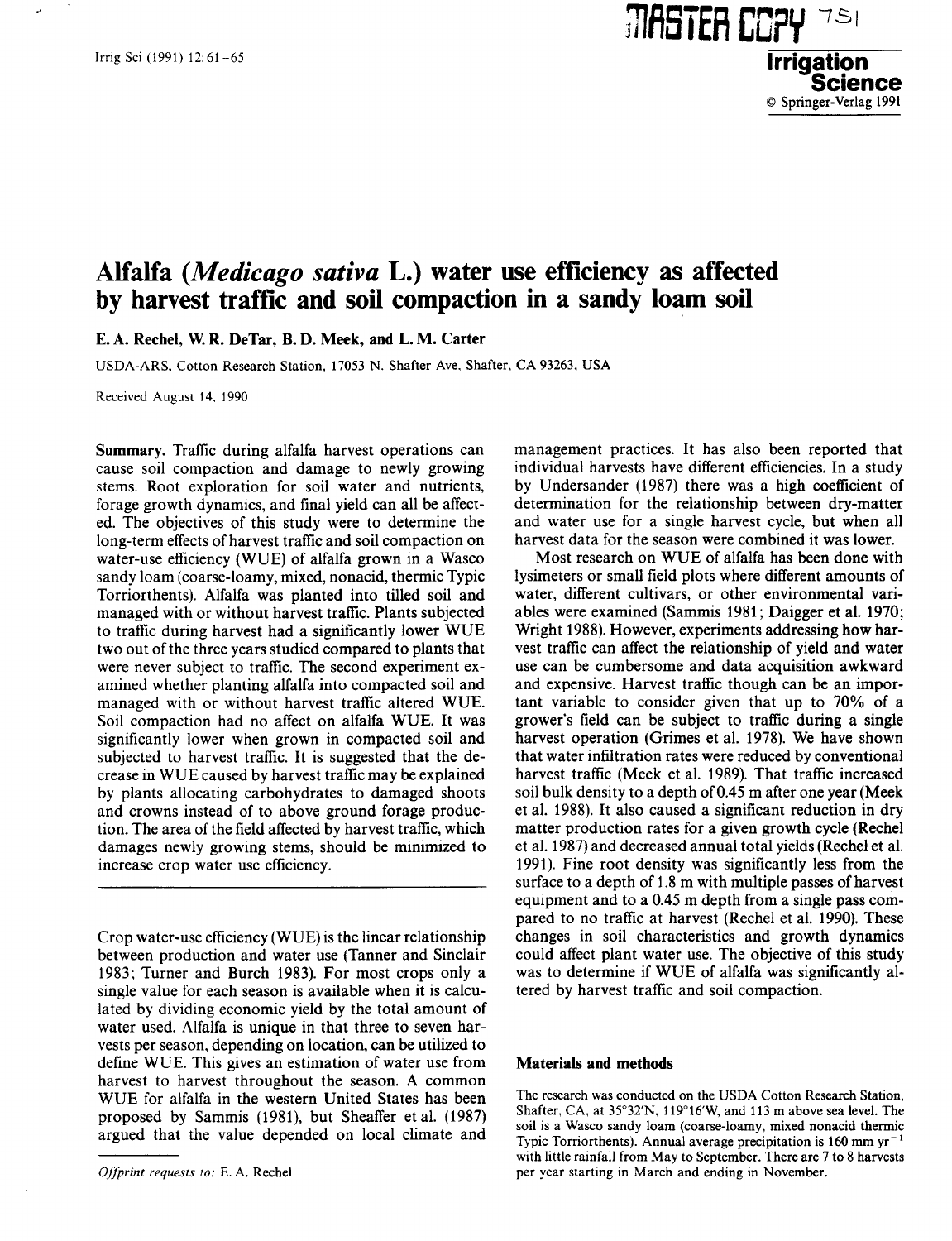Two experiments were conducted over a 7-year period. The first one was designed to study the affect of harvest traffic on alfalfa water use. All cultural operations in both experiments were carried out with tools suspended from the wide-tractive-research-vehicle ( WTRV) which spanned the entire width of the plot. The WTRV traveled on permanent 1-m wide raised wheel paths which ran the length of the plots which also acted as borders between plots and levees for irrieation basins. In August 1982 all plots were initially tilled to 0.15 m with a conventional tractor. Following this the WTRV was used to chisel each plot to a depth of 0.54 m in 0.18-m increments with 0.33-m-spaced shanks. Alfalfa, nondormant cultivar 'WL 514', was broadcast seeded in October 19G2 on plots 8 m by 30 m at 33.6 kg ha<sup> $-1$ </sup>. Triple superphosphate was broadcast at 162 kg P ha<sup>-1</sup> in February 1983. Tensiometer and soil water content measurements were taken from catwalks which completely spanned each plot. Foot traffic was not allowed in any plot.

Treatments were the presence or absence of harvest traffic at different times during production. The treatment designated NN was established by directly sowing the alfalfa into the chiseled soil using the WTRV and excluding all wheel traffic in subsequent production practices. The second treatment (PR) was established by compacting the entire area of the highly disturbed soil after it had dried. but before sowing with a John Deere 4020. No wheel traffic was applied at any time after this initial compaction. Plots in the third treatment (RE) were initially compacted in the same manner as PR and in addition 100% of the area was subject to single passes from a John Deere 4020 tractor 3 to 5 days after each harvest. The rear tires were 18.4-34, 6 ply, 2020-kg, inflated to 150 kPa, and the front tires were  $10.0-16$ , 6 ply, 823-kg, inflated to 138 kPa.

The objective of the second experiment, conducted from April 1986 to October 1988, was to differentiate the effect of soil compaction from harvest traffic on alfalfa water use. Alfalfa, nondormant cultivar "CUF 101", was broadcast seeded on 14 April, 1986 at 35.8 kg ha<sup>-1</sup> on plots measuring  $8 \times 20$  m. Triple superphosphate was broadcast at 162 kg P ha<sup> $-1$ </sup> in June 1986. In February 1986, all plots were chiseled to a depth of 0.45 m with shanks spaced on 0.3 m centers to reduce variation due to previous soil management. Soil treatments, established in March 1986, consisted of three levels of preplant soil compaction with no traffic during harvest and a fourth treatment which combined heavy preplant compaction with harvest traffic applied to each plot. Treatments were: 1) [Light (LI)] Alfalfa was seeded into soil that had been chiseled after which 100% of the area was lightly compacted with an 8-ply tire inflated to 41.4 kPa with a 1362-kg load. 2) [Medium (MD)], Plots were first flooded then 100% of the area compacted 4 days later with the same tire as used in the LI treatment except it was inflated to 137.9 kPa with a 2951-kg load, 3) [Heavy (HV)] Plots were also flooded and 100% of the area of each plot was compacted 4 days later with a 12-ply tire inflated to 275.8 kPa, with a 2769-kg load, and 4) [Heavy compaction plus Traffic (HVTR)] Soil conditions were initially established in the same manner as the HV plots; in addition 100% of each plot was trafficked 3-4 days after each harvest with an 8 ply tire inflated to 134 kPa with a 1816-kg load.

Alfalfa in the first experiment was flood irrigated when 50% of the available water was depleted in at least 25% of the plots to a depth of 0.6 m which held 116 mm of water at field capacity. The second experiment was also flood irrigated when the average Crop Water Stress Index for a given treatment was  $\geq 0.25$  for two days in a row. Soil water determinations, taken from an access tube placed in the middle of each plot, were made immediately before and 3 days after irrigations and at harvest time to a depth of 1.8 m using a Troxler' neutron probe. Water use in the first year of the first experiment, 1983, is not given because of problems in obtaining soil water content. Crop ET was calculatd as the difference between soil moisture depletion, as measured by the neutron probe, and drainage loss.

The ET was estimated for the first growth cycle by a backward extrapolation of the pan coefficients from the second growth cycle.

Drainage was estimated by measuring unsaturated hydraulic conductivity at the lower end of the root zone in all plots in both experiments. The procedure used was similar to that of Nielsen et al. (1964), which has been labeled by some as the "instantaneous profile method" (Watson 1966; Baker 1974). Soil moisture and tension, used to develop moisture-retention curves. were taken at the top, middle, and bottom of a 0.3 m thick zone at the bottom of the root zone. Knowing the potential across the zone, the flux through the zone, and assuming Darcy's law valid, the unsaturated-hydraulic conductivity was calculated and plotted as a function of the average moisture content of the zone. Once the conductivity-moisture function was available, along with tensiometer readings and moisture content it was straight forward procedure to calculate the drainage loss out the bottom of the root zone throughout the season.

Bulk density was measured using a two-probe density gauge (Model 2376, Troxler Lab.. Triangle Park, NC). Readings were taken from parallel aluminum access tubes, 0.30 m apart, inserted to a depth of 0.65 m. A detailed description of the procedure is provided by Meek et al. (1988).

The experimental design for both experiments was a split-plot with the main plots (traffic patterns) in a randomized complete block design with 6 replications, repeated over time for a given year. The statistical procedure to determine significant differences among regression equations used analysis of covariance as described by Steel and Torrie (1960). The homogeneity of the regression coefficient (slope) was posed as a null hypothesis. Once this was tested and all slopes were verified as homogeneous. all values of the dependent variable (cumulative dry matter) for each treatment were adjusted to a common ET. The means of the adjusted values for each treatment were then compared by normal analysis of variance procedures. The test of homogeneity of regression coefficient for the regressions indicated a highly significant difference among equations. For any two linear equations to be the same they must have the same slope and intercept. Some of the equations did not have the same slope statistically; some which had the same slope did not have the same intercept.

## **Results and discussion**

Both soil bulk density and water infiltration rates were significantly affected by harvest traffic and soil compaction. The depth and rate at which harvest traffic increased bulk density in the first experiment is discussed by Meek et al. (1988). The heavy preplant compaction of the second experiment significantly increased soil bulk density to a depth of 0.45 m while the addition of traffic on this treatment only increased it to 0.25 m (Table 1). Harvest traffic and soil compaction also significantly decreased water infiltration rates (Meek et al. 1989; Rechel et al. 1991). The significant changes in these two parameters indicate that numerous other soil characteristics, such as soil strength, porosity, and aeration, have also changed. All these affect the plants ability to exploit the soil environment for water and nutrients.

Annual yield was significantly affected each year in both experiments. Harvest traffic decreased yield approximately 4 t ha<sup> $-1$ </sup> per year the first 3 years in the first experiment (1983 – 1985) (Table 2). There was a smaller, though significant  $1.5$  t ha<sup>-1</sup> difference in 1986. The annual yield of RE changed very little from 1984 to 1986, but declined approximately 10% for NN and PR. Preplant soil compaction, in the second experiment, significantly reduced yield the first year of production. 1986 (Table 3). By the

 $<sup>1</sup>$  This paper only reports the results of research. Trade names and</sup> company names are included for the benefit of the reader and do not imply any endorsement or preferential treatment of the product listed by the authors or the U.S. Department of Agriculture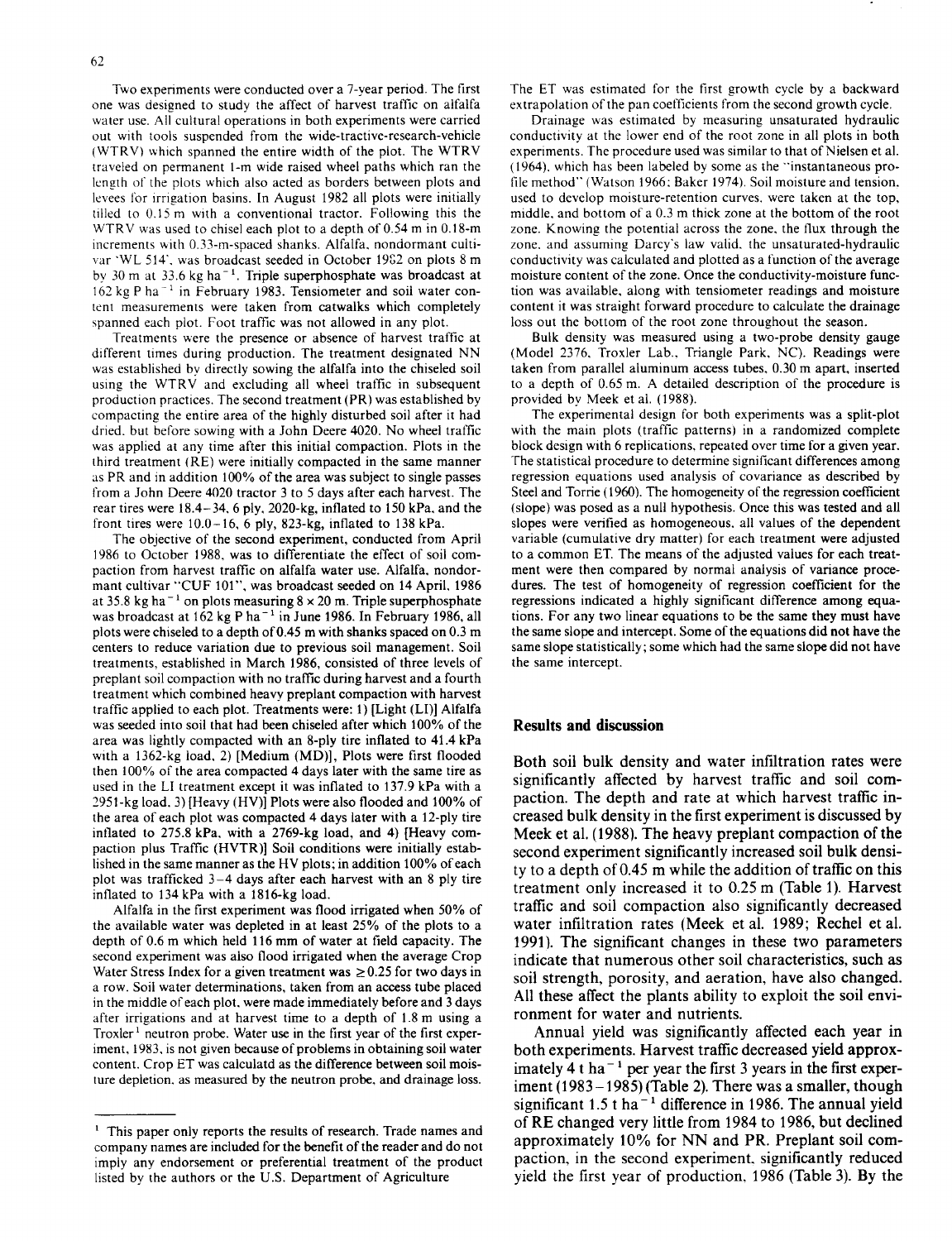third year there were no differences. Simulated traffic on alfalfa grown in compacted soil significantly reduced yield in 1987 and 1988 (Table 3). The difference between the maximum and minimum yielding treatments ranged from 4.2 to  $9.6$  t ha<sup>-1</sup> depending on the year. Yield declined 15% from 1987 to 1988 for HV and HVTR compared to 23% for MD and 27% for LI.

Drainage became a critical factor when determining WUE. In both experiments there was generally less drainage from the compacted treatments, which was to be expected ( Warkentin 1971). The amount varied from year to year within and among treatments. It accounted for as much as 38% to 23% of the total water lost depending on the treatment and year in the traffic experiment. There was no drainage in the heavily compacted treatments any year in the second experiment, but it accounted for 1 to 29% of the total water lost in the other two treatments.

**Table I.** Soil bulk density after three years in the harvest traffic (1985) and soil compaction (1988) experiments

| Depth<br>m | Harvest traffic<br>(first experiment)<br>Treatments<br>(soil bulk density)<br>$Mg m^{-3}$ |      |      | Soil compaction<br>(second experiment)<br>Treatments<br>(soil bulk density)<br>$Mg m^{-3}$ |      |      |      |      |
|------------|-------------------------------------------------------------------------------------------|------|------|--------------------------------------------------------------------------------------------|------|------|------|------|
|            |                                                                                           |      |      |                                                                                            |      |      |      |      |
|            | 0.05                                                                                      | 1.59 | 1.66 | 1.83                                                                                       | 1.54 | 1.59 | 1.55 | 1.73 |
| 0.15       | 1.63                                                                                      | 1.65 | 1.82 | 1.78                                                                                       | 1.84 | 1.79 | 1.87 |      |
| 0.25       | 1.70                                                                                      | 1.73 | 1.81 | 1.80                                                                                       | 1.89 | 1.87 | 1.91 |      |
| 0.35       | 1.70                                                                                      | 1.70 | 1.76 | 1.70                                                                                       | 1.82 | 1.88 | 1.88 |      |
| 0.45       | 1.68                                                                                      | 1.59 | 1.64 | 1.67                                                                                       | 1.77 | 1.83 | 1.79 |      |
| 0.55       | 1.65                                                                                      | 1.55 | 1.63 | 1.74                                                                                       | 1.72 | 1.75 | 1.73 |      |
| 0.65       | 1.67                                                                                      | 1.65 | 1.72 |                                                                                            |      |      |      |      |
|            | LSD $(p=0.05)=0.03$                                                                       |      |      | LSD $(p=0.05)=0.03$                                                                        |      |      |      |      |

Data points used in determining WUE were based on results from the third to final harvest (Fig. 1, 2). The growth dynamics and water use of the first and second harvest show a higher efficiency, thus a different physiological response to the treatments compared to the rest of the season. If these points had been included in an overall seasonal value the slope (WUE) would have been greater, but the coefficient of determination would have been lower. Experiments where the primary variables were fertilizer amounts and cultivars have also reported high WUE of alfalfa during the spring growth (Daigger et al. 1970; Undersander 1987). The low evaporative demand at this time of year was given as a possible explanation for their results. Water use and yield from these harvests in these experiments were excluded in determining the seasonal WUE because 1) actual water use during the winter and spring prior to the first harvest was not measured, but estimated, 2) the seasons first growth cycle was not subjected to harvest traffic, and 3) spring growth can be supplemented by carbohydrates from the roots resulting in a WUE not representative of the remainder of the season (Smith 1962; Cooper and Watson 1968). The data from the second harvest was excluded because 1) the first traffic event of the season did not, for any year, effectively result in yield differences among treatments as shown by Rechel et al. (1991) and 2) water use was equivalent among treatments. The growth dynamics of these two harvests were similar and may be highly dependant on environmental conditions during the previous winter (Sheaffer et al. 1987) and were not used in quantifying a seasonal WUE.

The WUE values obtained in these experiments were similar to those reported for alfalfa grown at a variety of locations. Abdul-Jabbar et al. (1983) reported efficiencies from 11.0 to 16.0 kg ha<sup> $-1$ </sup> mm<sup> $-1$ </sup> in New Mexico and Bolger and Matches (1990) reported values of 16.7 and  $18.3 \text{ kg}$  ha<sup>-1</sup> mm<sup>-1</sup> in Texas. At Logan Utah, Retta and Hanks (1980) obtained a WUE of 15.7 to 25.9 kg

Table 2. Dry matter yield and water use characteristics for alfalfa subjected to different traffic patterns at Shafter, California (first experiment)

| Year | Traffic treatment | Yield<br>tha <sup><math>-1</math></sup> | Drainage<br>mm | Pan<br>mm | ET<br>mm                 | Water use efficiency <sup>a</sup><br>kg ha $^{-1}$ mm $^{-1}$ $^{\circ}$ | $r^2$ |
|------|-------------------|-----------------------------------------|----------------|-----------|--------------------------|--------------------------------------------------------------------------|-------|
| 1983 | $NN$ (none)       | $19.4a^b$                               |                | 1589      | $\overline{\phantom{a}}$ | -                                                                        |       |
|      | PR (preplant)     | 19.6 a                                  |                | 1589      | $\sim$                   | -                                                                        |       |
|      | RE (repeat)       | 15.6 <sub>b</sub>                       |                | 1589      |                          | $\overline{\phantom{a}}$                                                 |       |
| 1984 | NN                | 24.9a                                   | 553            | 1920      | 899                      | 21.6a                                                                    | 0.99  |
|      | <b>PR</b>         | 24.9a                                   | 548            | 1920      | 919                      | 20.8a                                                                    | 0.99  |
|      | <b>RE</b>         | 20.8 <sub>b</sub>                       | 289            | 1920      | 929                      | 16.6 <sub>b</sub>                                                        | 0.99  |
| 1985 | NN                | 25.3a                                   | 415            | 1750      | 1069                     | 22.7a                                                                    | 0.98  |
|      | <b>PR</b>         | 24.4 <sub>b</sub>                       | 542            | 1750      | 980                      | 22.4a                                                                    | 0.98  |
|      | <b>RE</b>         | 21.8c                                   | 444            | 1750      | 1021                     | 22.0a                                                                    | 0.99  |
| 1986 | NN                | 22.7a                                   | 312            | 1638      | 973                      | 23.7a                                                                    | 0.98  |
|      | <b>PR</b>         | 22.4ab                                  | 340            | 1638      | 1008                     | 21.8 <sub>b</sub>                                                        | 0.99  |
|      | <b>RE</b>         | 21.4 <sub>b</sub>                       | 286            | 1638      | 967                      | 22.0 <sub>b</sub>                                                        | 0.99  |

<sup>a</sup> Values correspond to the portion of the curve delimited by the regression line in Fig. 1

<sup>b</sup> Data followed by the same letter within a row, within a year, are not significantly different as determined by LSD at a probability level of  $p < 0.05$ 

Statistically significant differences based on LSD ( $p < 0.05$ ) apply only to the slope of the regression line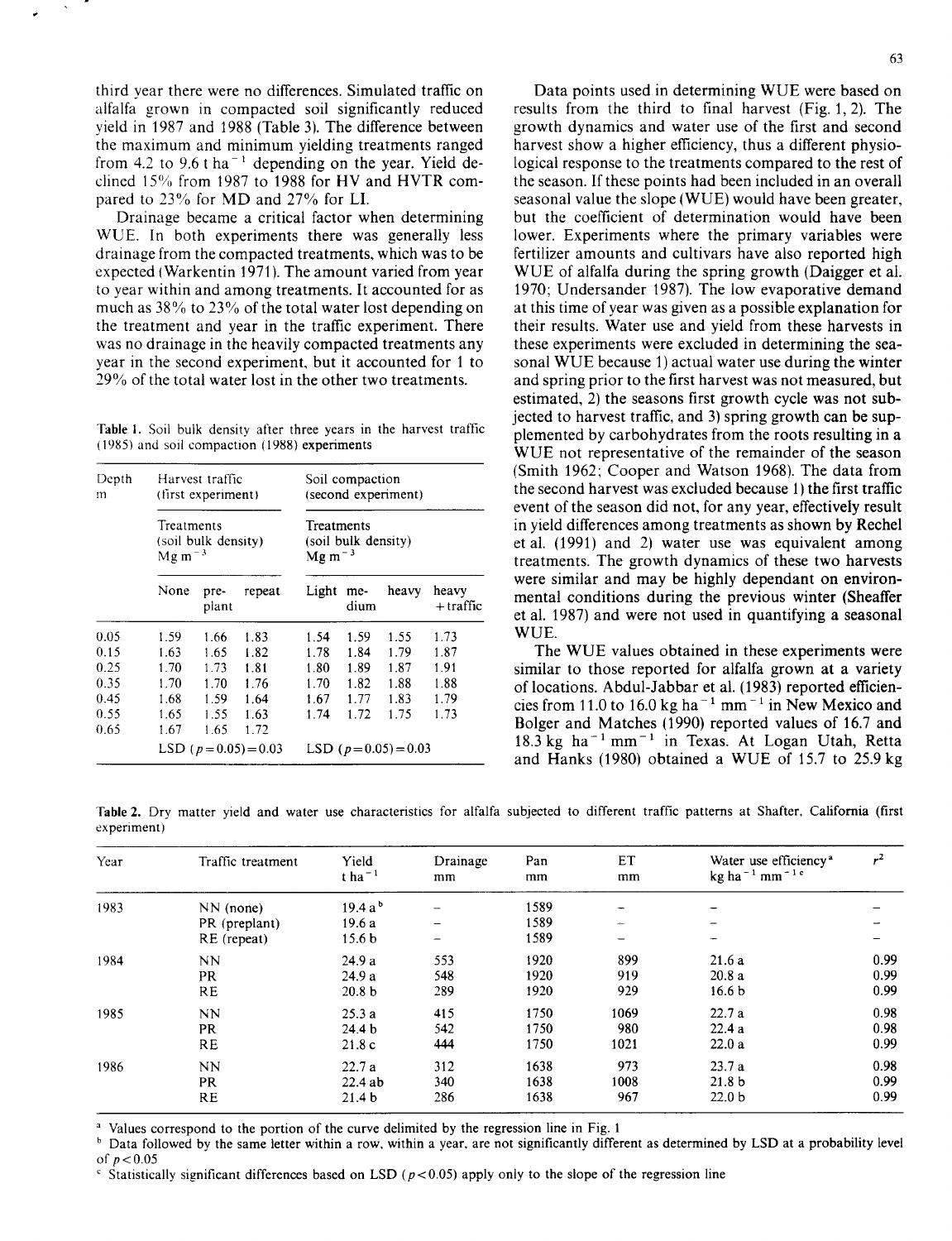| Year | Compaction treatment     | Yield<br>$t$ ha <sup>-1</sup> | Drainage<br>mm | Pan<br>mm | ET<br>mm | Water use efficiency <sup>a</sup><br>kg ha $^{-1}$ mm $^{-1}$ c | $r^2$ |
|------|--------------------------|-------------------------------|----------------|-----------|----------|-----------------------------------------------------------------|-------|
| 1986 | $LI$ (light)             | 16.5 a <sup>b</sup>           | 161            | 1413      | 1115     | 18.0a                                                           | 0.98  |
|      | MD (medium)              | 14.4 <sub>b</sub>             | 68             | 1413      | 1059     | 16.3a                                                           | 0.97  |
|      | HV (heavy)               | 12.4c                         | $\lt 1$        | 1413      | 953      | 16.8a                                                           | 0.96  |
|      | $HVTR$ (heavy + traffic) | 11.2c                         | $\lt 1$        | 1413      | 939      | 14.7a                                                           | 0.97  |
| 1987 | LI                       | 32.2a                         | 108            | 1845      | 1412     | 24.1a                                                           | 0.99  |
|      | MD                       | 30.4ab                        | 20             | 1845      | 1363     | 23.3a                                                           | 0.99  |
|      | HV                       | 27.7 <sub>b</sub>             | $\leq 1$       | 1845      | 1283     | 23.7a                                                           | 0.99  |
|      | <b>HVTR</b>              | 22.8c                         | $\leq$ 1       | 1845      | 1299     | 19.1 <sub>b</sub>                                               | 0.99  |
| 1988 | LI                       | 23.3a                         | 466            | 1779      | 1152     | 18.7a                                                           | 0.99  |
|      | MD                       | 23.3ab                        | 159            | 1779      | 1283     | 16.4 <sub>b</sub>                                               | 0.99  |
|      | HV                       | 23.7a                         | $\lt 1$        | 1779      | 1207     | 19.0a                                                           | 0.99  |
|      | <b>HVTR</b>              | 19.1 <sub>b</sub>             | $\lt 1$        | 1779      | 1301     | 12.5c                                                           | 0.99  |

Table 3. Dry matter yield and water use characteristics for alfalfa at Shafter, California (second experiment) when subjected to different levels of presown soil compaction

• Values correspond to the portion of the curve delimited by the regression line in Fig. 2

• Data followed by the same letter within a row, within a year, are not significantly different as determined by LSD at a probability level of  $p < 0.05$ 

• Statistically significant differences based on LSD *(p <0.05)* apply only to the slope of the regression line



Fig. 1. Yield and evapotranspiration relationships of alfalfa subjected to different harvest traffic treatments. Statistically similar treatments are represented by one line

 $ha^{-1}$  mm<sup>-1</sup> depending on the year. The trafficked and non-trafficked, and compacted and non-compacted treatments had WUE comparable to these. The trafficked treatment RE had a WUE that ranged from 16.6 to 22.0 kg ha<sup> $-1$ </sup> mm<sup> $-1$ </sup> and was significantly lower, depending on the year, than the non-trafficked treatments which ranged from 20.8 to 23.7 kg ha<sup> $-1$ </sup> mm<sup> $-1$ </sup> (Table 1). There was generally no significant difference in efficiency among the three compaction treatments of the second experiment (Table 2). The WUE of alfalfa subjected to traffic



**Fig. 2.** Yield and evapotranspiration relationships of alfalfa subjected to different levels of soil compaction. Statistically similar treatments are represented by one line

and grown in compacted soil (HVTR) was markedly lower in 1986 than the non-trafficked treatments, though not statistically significant. It was however, significantly lower in 1987 and 1988.

Tanner and Sinclair (1983) reviewed how manipulating management practices or the oscillation of environmental variables might change WUE. They concluded that only when there is a change in partitioning of total dry matter to either more or less biomass would WUE be altered. If harvest traffic had only affected the plant by limiting